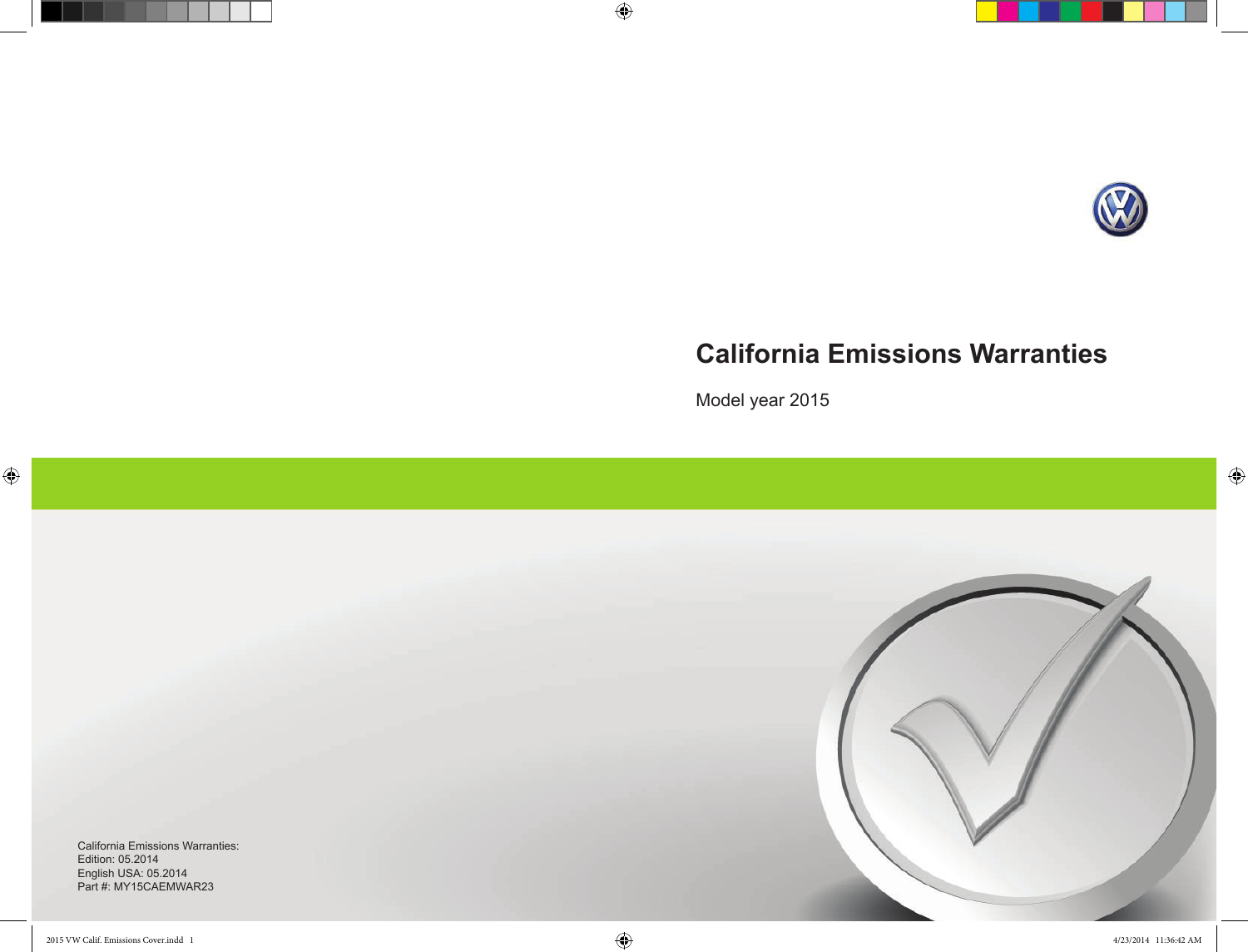# **Afterword**

It has always been Volkswagen's policy to continuously improve its products. Volkswagen, therefore, reserves the right to make changes in design and specifications, and to make additions or improvements to its products without incurring any obligation to install them on products previ ously manufactured.

All rights reserved.

May not be reproduced or translated in whole or in part without the written consent of Volkswagen Group of America, Inc. Specifications are subject to change without notice.

Text and specifications in this manual are based on information and knowledge available at the time of printing.

May not be reproduced or translated in whole or in part without consent of Volkswagen AG.

Printed in The United States

© 2014 Volkswagen Group of America, Inc.



Printed on environmentally friendly paper (bleached without chlorine, recyclable).

 $\bigoplus$ 

 $\bigoplus$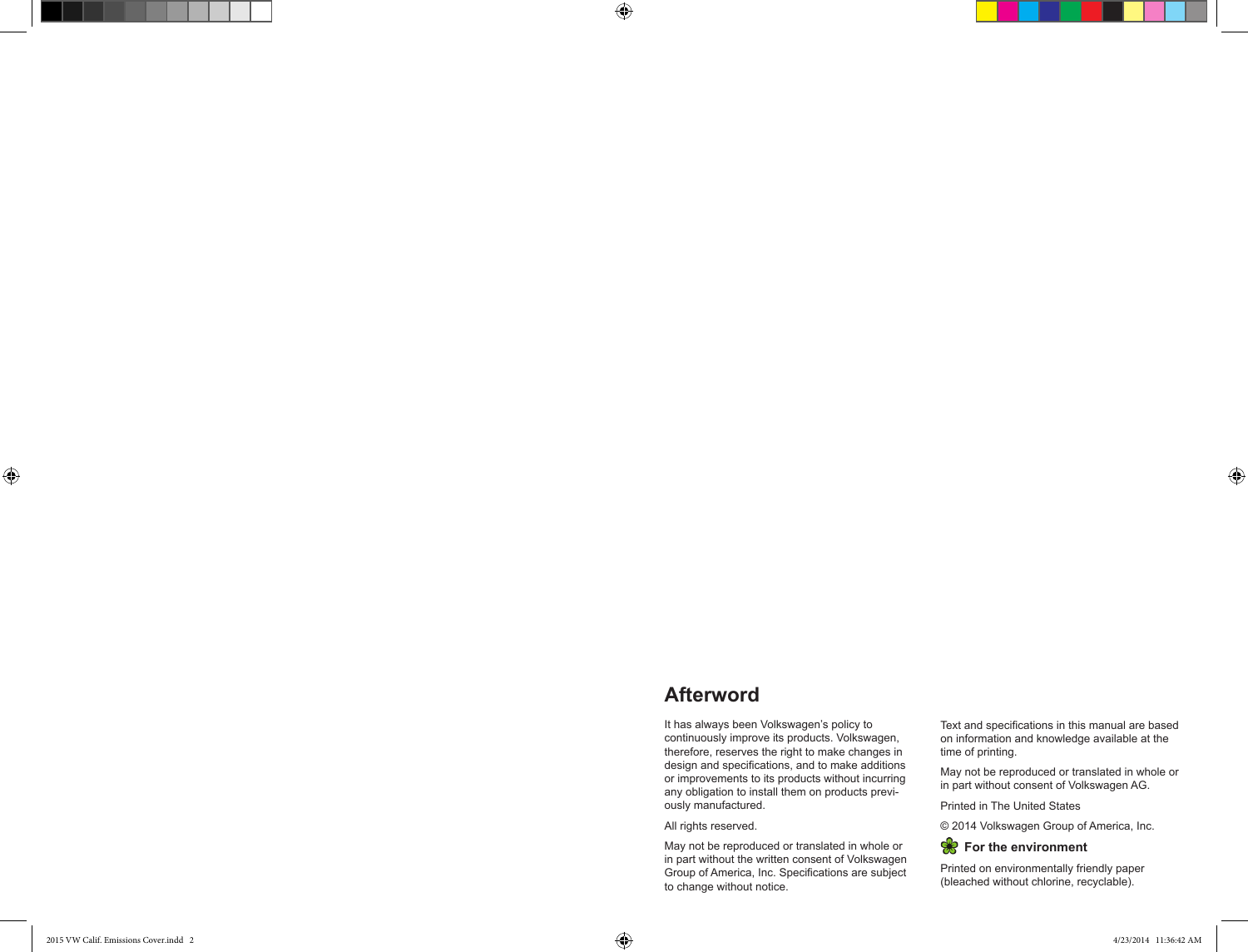# Table of contents

 $\bigoplus$ 

| <b>General Warranty information  2</b> |  |
|----------------------------------------|--|
| General Warranty Information 2         |  |
|                                        |  |

 $\bigoplus$ 

| <b>California Emissions Control</b> |  |
|-------------------------------------|--|
| System Warranties  3                |  |

### **Your California Emissions Control System Warranties . . . . . 4**

| Short-term Emissions Defects Warranty 4 |  |  |
|-----------------------------------------|--|--|
| Long-term Emissions Defects Warranty 5  |  |  |

| PZEV Models Emissions Defects Warranty 6       |  |
|------------------------------------------------|--|
| California Emissions Performance Warranty. . 6 |  |
| Performance Warranty Claim Approval 7          |  |
| Additional Information About Your California   |  |
|                                                |  |

# **Consumer Protection Information 9**

| BBB AUTO LINE Dispute Resolution 9         |
|--------------------------------------------|
| State-Specific Warranty Enforcement Laws 9 |
| NOTICE TO CALIFORNIA PURCHASERS. . 10      |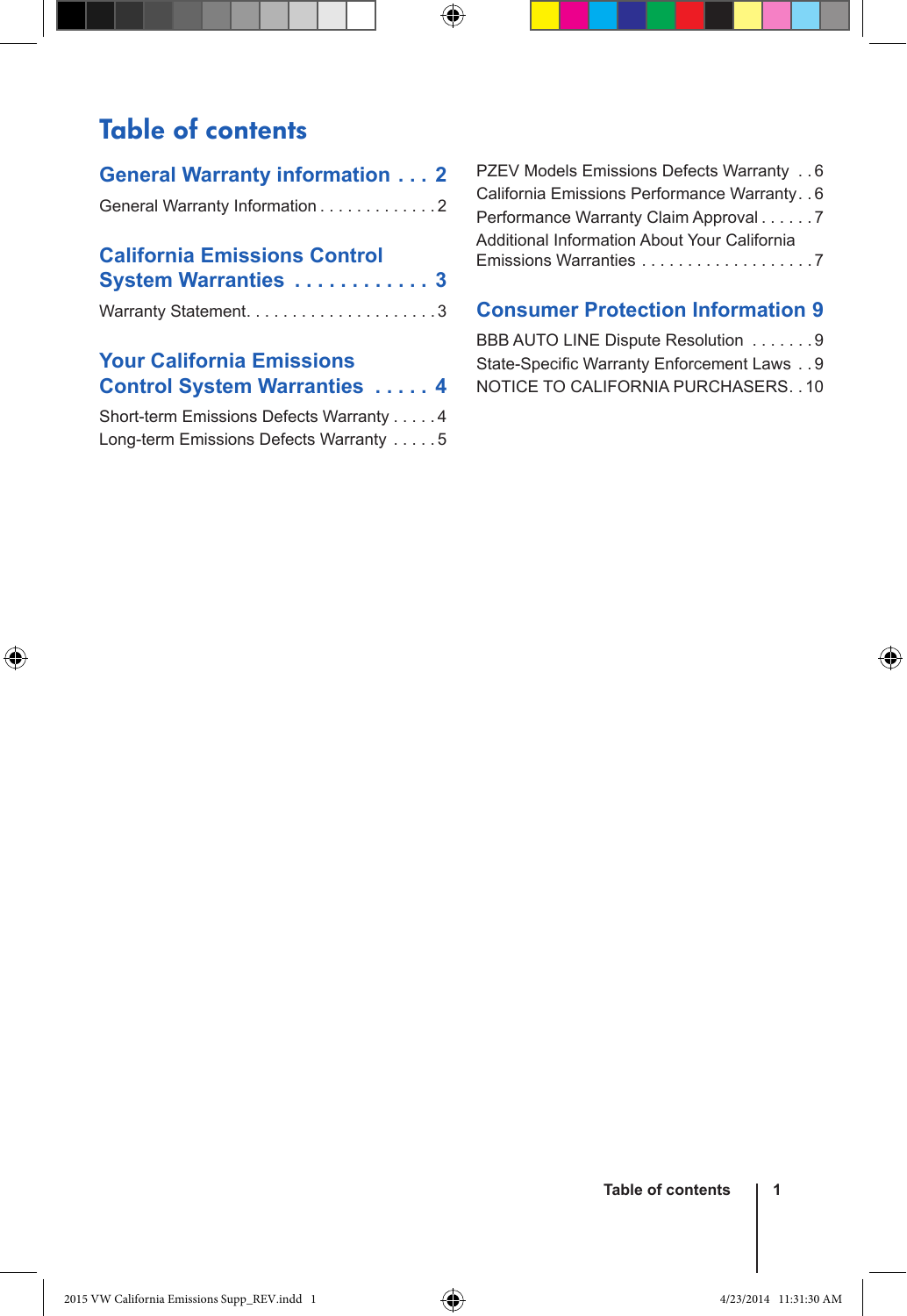# General Warranty information

⊕

### General Warranty Information

This document is a supplement to the model year 2015 USA Warranty and Maintenance Booklet. It contains information relative to the State of California Emissions Warranties. Please review this supplemental warranty information as well as the warranty information detailed in the model year 2015 USA Warranty and Maintenance Booklet.

The Emissions Warranties set out on the following pages are warranties which the manufacturer is required by law to furnish to you at the time you take delivery of your new vehicle. These coverages may also be included in the Volkswagen 3 years / 36,000 miles new Vehicle Limited Warranty.

The warranties required by Federal laws apply to all new Volkswagen vehicles imported and distributed by Volkswagen of America, Inc., an operating unit of Volkswagen Group of America, Inc. ("Volkswagen") for sale in the United States, including its territories. The warranties required by the State of California law apply to all new Volkswagen vehicles imported and distributed by Volkswagen for sale and registration in the following states:

California

↔

- Connecticut
- Delaware
- Maine
- Maryland
- New Jersey
- **Oregon**
- Rhode Island
- Vermont
- Washington (state)
- Washington, D.C.
- Commonwealth of Massachusetts
- Commonwealth of Pennsylvania

Therefore, the owner of an above mentioned vehicle may have warranty rights under both Federal and State mandated emissions warranties.

The State of New York has adopted emissions warranty requirements identical to California mandated emissions warranties ONLY for vehicles equipped to meet **California's Partial Zero Emission Vehicle (PZEV)** requirements, as identified

**2 California Emissions Warranties**

on the Vehicle Emission Control Information Label located under the hood. Therefore, the owner of a Volkswagen equipped to meet California's PZEV emissions requirements and imported and distributed by Volkswagen for sale and registration in New York may have warranty rights under both Federal and State mandated emissions warranties.

Please read these warranties carefully. If you have any questions concerning the applicability of each warranty to your vehicle or want to know whether a particular repair will be performed free of charge pursuant to these warranties, please write to or telephone:

**Volkswagen of America, Inc. Customer CARE 3800 Hamlin Road Auburn Hills, MI 48326** Tel.: **1 (800) 822-8987**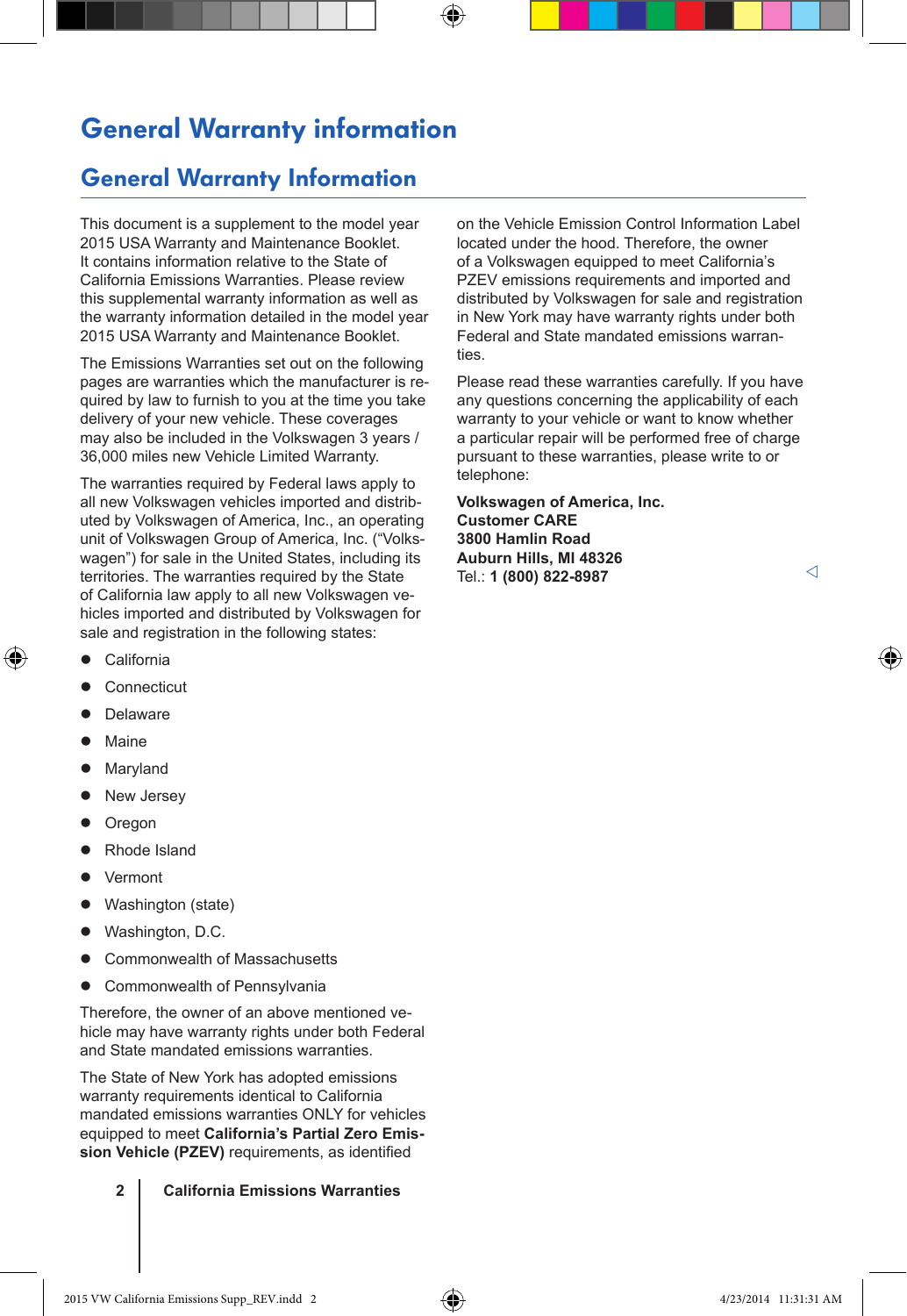# California Emissions Control System Warranties

### Warranty Statement

**California law requires us to provide you with the following Emissions Warranty Statement:**

### **Your warranty rights and obligations**

The California Air Resources Board is pleased to explain the emission control system warranty on your **model year 2015** vehicle. In California, new motor vehicles must be designed, built and equipped to meet the State's stringent anti-smog standards. Volkswagen must warrant the emission control system on your vehicle for the periods of time listed below provided there has been no abuse, neglect or improper maintenance of your vehicle.

Your emission control system may include parts such as the carburetor or fuel-injection system, the ignition system, catalytic converter, and engine computer. Also included may be hoses, belts, connectors and other emission-related assemblies.

Where a warrantable condition exits, Volkswagen will repair your vehicle at no cost to you including diagnosis, parts and labor.

### **Manufacturer's warranty coverage:**

⊕

#### **For 3 years or 50,000 miles, whichever occurs first:**

If your vehicle fails a Smog Check inspection, all necessary repairs and adjustments will be made by Volkswagen to ensure that your vehicle passes the inspection. This is your emission control system PERFORMANCE WARRANTY.

If any emission-related part on your vehicle is defective, the part will be repaired or replaced by Volkswagen. This is your short-term emission control system DEFECTS WARRANTY.

### **For 7 years or 70,000 miles, whichever occurs first:**

If an emission-related part listed in this booklet specially noted with coverage for 7 years or 70,000 miles is defective, the part will be repaired or replaced by Volkswagen. This is your long-term emission control system DEFECTS WARRANTY.

### **For 15 years or 150,000 miles, whichever occurs first:**

Some Volkswagen models may be specially equipped to meet **California Partial Zero Emission Vehicle (PZEV)** requirements, as identified

on the Vehicle Emission Control Information Label located under the hood. For these vehicles, if your Volkswagen fails a Smog Check inspection, OR if any emission-related part is found to be defective, the part will be repaired or replaced by Volkswagen for 15 years or 150,000 miles, whichever occurs first, from the date the vehicle is delivered to either the original purchaser or the original lessee; or if the vehicle is first placed in service as a "demonstrator" or "company" car, on the date such vehicle is first placed in service. This represents your emission control system PERFORMANCE WARRANTY and DEFECTS WARRANTY.

#### **Owner's Warranty Responsibilities:**

As the vehicle owner, you are responsible for the performance of the required maintenance listed in the Maintenance section of the model year 2015 USA Warranty and Maintenance Booklet. Volkswagen recommends that you retain all receipts covering maintenance on your vehicle, but Volkswagen cannot deny warranty solely for the lack of receipts or for your failure to ensure the performance of all scheduled maintenance.

You are responsible for presenting your vehicle to an authorized Volkswagen dealer as soon as a problem exists. The warranty repairs should be completed in a reasonable amount of time, not to exceed 30 days.

As the vehicle owner, you should also be aware that Volkswagen may deny you warranty coverage if your vehicle or a part has failed due to abuse, neglect, improper maintenance or unapproved modifications.

If you have any questions regarding your warranty rights and responsibilities, you should contact Volkswagen Customer Care using our toll-free number: Tel.: **1 (800) 822-8987**

or write to the California Air Resources Board at:

**California Air Resources Board P.O. Box 8001 El Monte, CA 91734-2302**

◁

**California Emissions Warranties 3**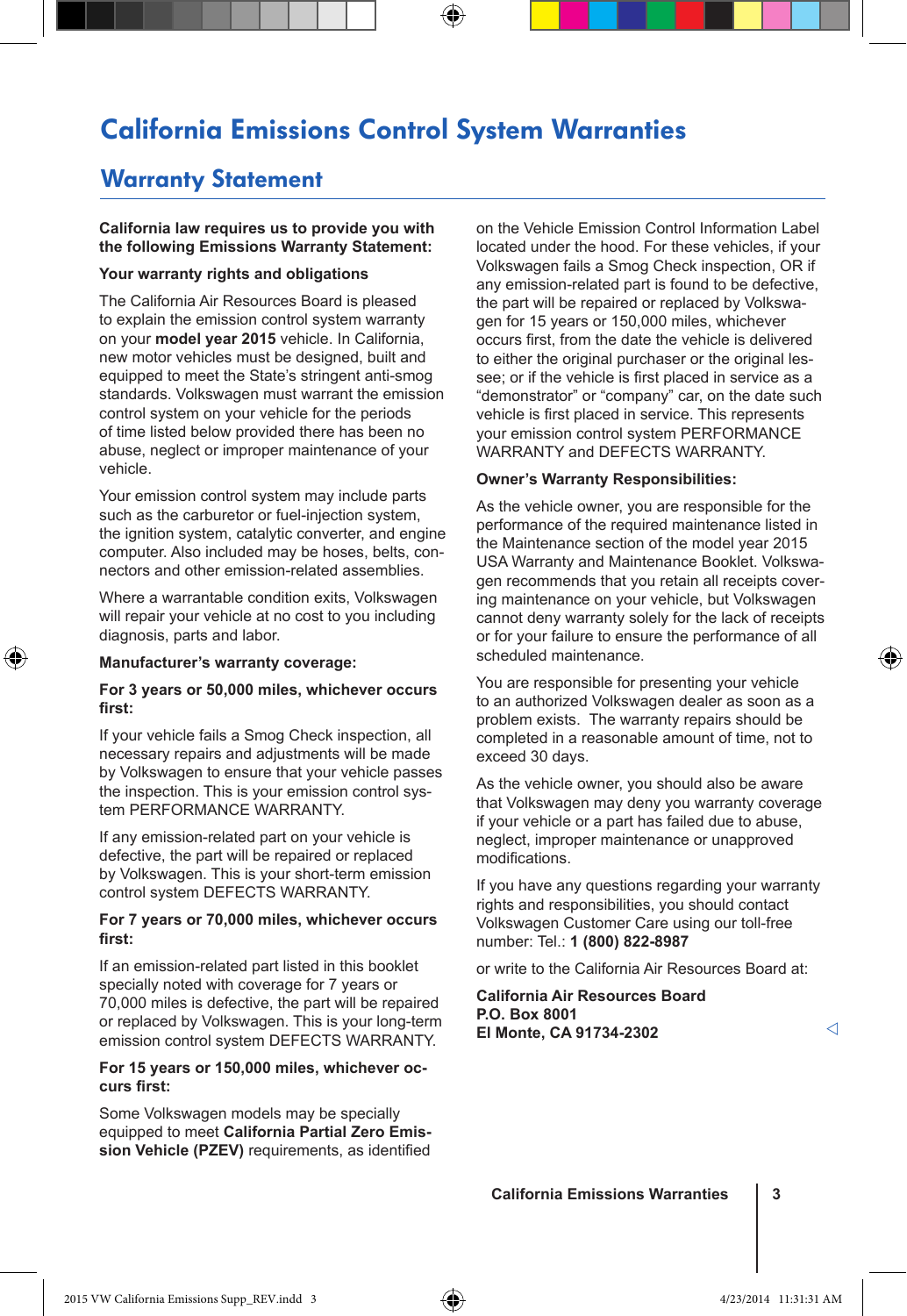# Your California Emissions Control System Warranties

⊕

### Short-term Emissions Defects Warranty

### **For 3 years / 50,000 miles**

⊕

Volkswagen of America, Inc., an operating unit of Volkswagen Group of America, Inc. ("Volkswagen"), warrants to the original retail purchaser or original lessee and any subsequent purchaser or lessee that every **model year 2015** Volkswagen vehicle imported by Volkswagen and certified for sale and registered in California:

- was designed, built and equipped so as to conform with all applicable requirements of the California Air Resources Board (California ARB) and
- $\bullet$  is free from defects in material and workmanship which cause the vehicle to fail to conform with California ARB requirements, including any defect which would cause the vehicle's onboard malfunction indicator to illuminate, for 3 years or 50,000 miles, whichever occurs first.

A warranted part is any part installed on a motor vehicle or motor vehicle engine by the vehicle or engine manufacturer, or installed in a warranty repair, which affects any regulated emission from a motor vehicle or engine which is subject to California emission standards.

The obligation of Volkswagen under this warranty is limited, however, to the following: If within this period a defect in material or workmanship causes the vehicle to fail to conform with California regulations and the vehicle is brought to the workshop of any authorized Volkswagen dealer in the United States, including its territories, the dealer will make repairs as may be required by these regulations free of charge.

These coverages may also be included in the Volkswagen 3 years / 36,000 miles New Vehicle Limited Warranty.

▶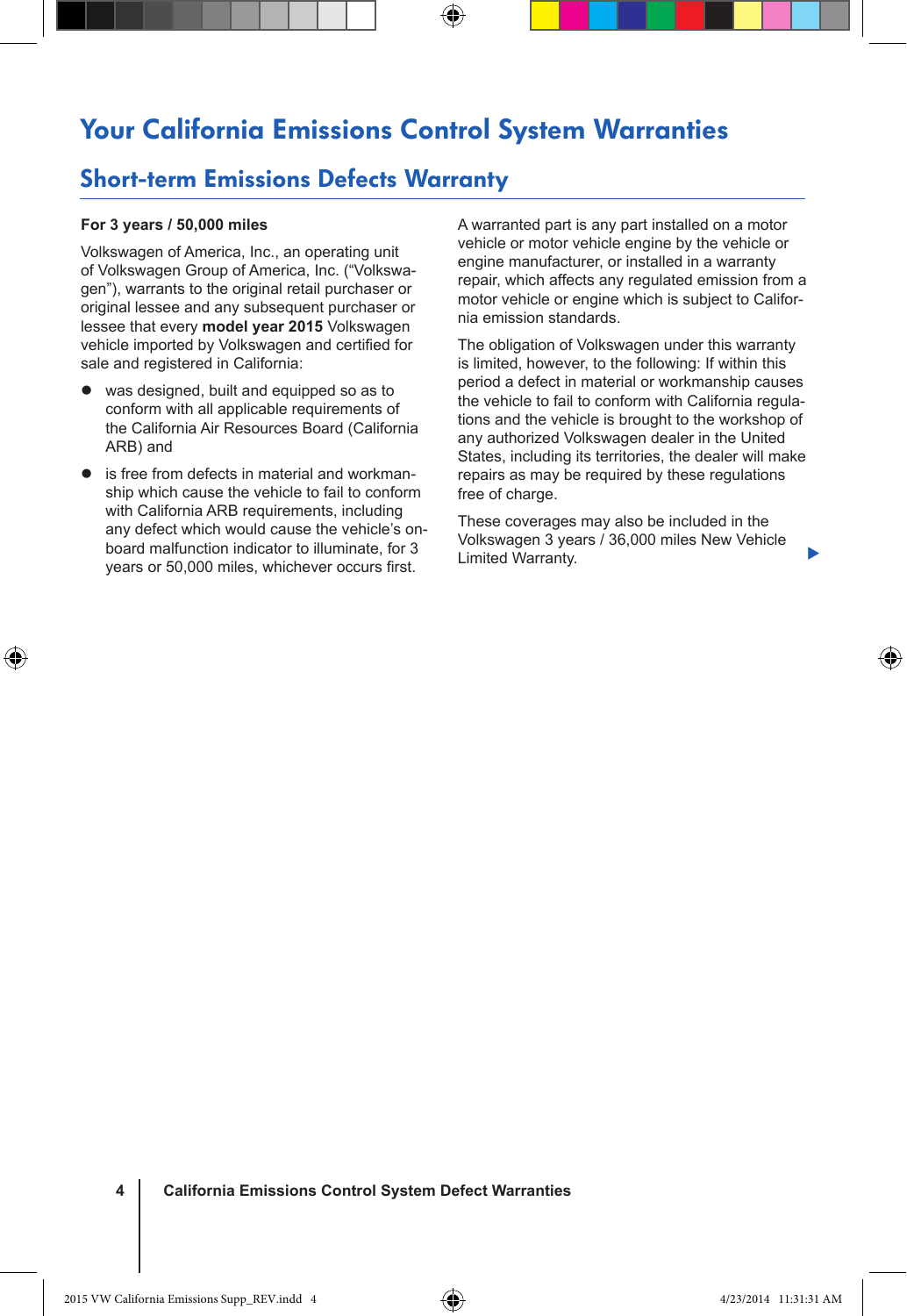# Long-term Emissions Defects Warranty

**For 7 years / 70,000 Miles Covering Certain Emission System Parts**

|                                                                             | 2.0 <sub>L</sub><br><b>MPI</b> | 2.0 <sub>L</sub><br><b>TFSI</b> | 2.0L TDI | 3.0 <sub>L</sub><br><b>TDI</b> | 3.0 <sub>L</sub><br>Hybrid** | 3.6L |
|-----------------------------------------------------------------------------|--------------------------------|---------------------------------|----------|--------------------------------|------------------------------|------|
| <b>AdBlue® Active Tank and Dosing Pump</b><br>Module                        |                                |                                 | x        | X                              |                              |      |
| <b>Battery Energy Control Module</b>                                        |                                |                                 |          |                                | X                            |      |
| <b>Camshaft adjuster (Intake and Exhaust)</b>                               |                                | x                               |          |                                | x                            | x    |
| <b>Camshaft adjuster control housing</b>                                    |                                |                                 |          |                                |                              | X    |
| <b>Catalytic converter (All including Diesel</b><br>particulate filter )(*) | X                              | x                               | X        | X                              | X                            | X    |
| <b>Charge Air Cooler</b>                                                    |                                |                                 | x        |                                | x                            |      |
| <b>EGR Cooler (Main and additional)</b>                                     |                                |                                 | x        | X                              |                              |      |
| <b>EGR Valve and Throttle Control</b>                                       |                                |                                 | x        | X                              |                              |      |
| <b>Electric Transmission Oil Pump (including</b><br><b>Control Module)</b>  |                                |                                 |          |                                | x                            |      |
| Engine Electronic Control Module (*)                                        | x                              | X                               | X        | X                              | X                            | X    |
| <b>Exhaust manifold</b>                                                     | x                              | X                               | x        | x                              | x                            | x    |
| <b>Fuel Distribution Rail</b>                                               |                                |                                 |          | x                              | X                            |      |
| <b>Fuel High Pressure Pump</b>                                              |                                |                                 | x        | x                              |                              |      |
| <b>Fuel Injectors</b>                                                       |                                |                                 |          |                                | x                            |      |
| <b>Fuel Tank</b>                                                            | x                              | X                               | X        | X                              | X                            | X    |
| <b>High-Voltage Battery</b>                                                 |                                |                                 |          |                                | x                            |      |
| <b>High-Voltage Cables</b>                                                  |                                |                                 |          |                                | x                            |      |
| <b>Hybrid Electric Motor</b>                                                |                                |                                 |          |                                | X                            |      |
| <b>Hybrid Electric Motor Clutch</b>                                         |                                |                                 |          |                                | x                            |      |
| <b>Hybrid Electric Motor Clutch Actuator</b>                                |                                |                                 |          |                                | X                            |      |
| Intake manifold                                                             | x                              |                                 | x        | X                              |                              | x    |
| MIL (Malfunction Indicator Lamp) (*)                                        | x                              | x                               | x        | X                              | X                            | X    |
| Power Electronics (inverter and converter)                                  |                                |                                 |          |                                | x                            |      |
| Supercharger                                                                |                                |                                 |          |                                | x                            |      |
| <b>Throttle Part and Idle Control Valve</b>                                 |                                |                                 |          |                                | X                            |      |
| <b>Transmission control module</b>                                          |                                | x                               | X        | x                              | X                            | X    |
| Turbo charger assembly (including Boost<br>Control)                         |                                | x                               | x        | x                              |                              |      |

 $\bigoplus$ 

\* Also covered by the Federal Emissions Warranty for 8 years or 80,000 miles, whichever occurs first.

\*\* Also covered by the Hybrid Systems Limited Warranty for 8 years or 100,000 miles, whichever occurs first.

### **California Emissions Control System Defect Warranties 5**

⊕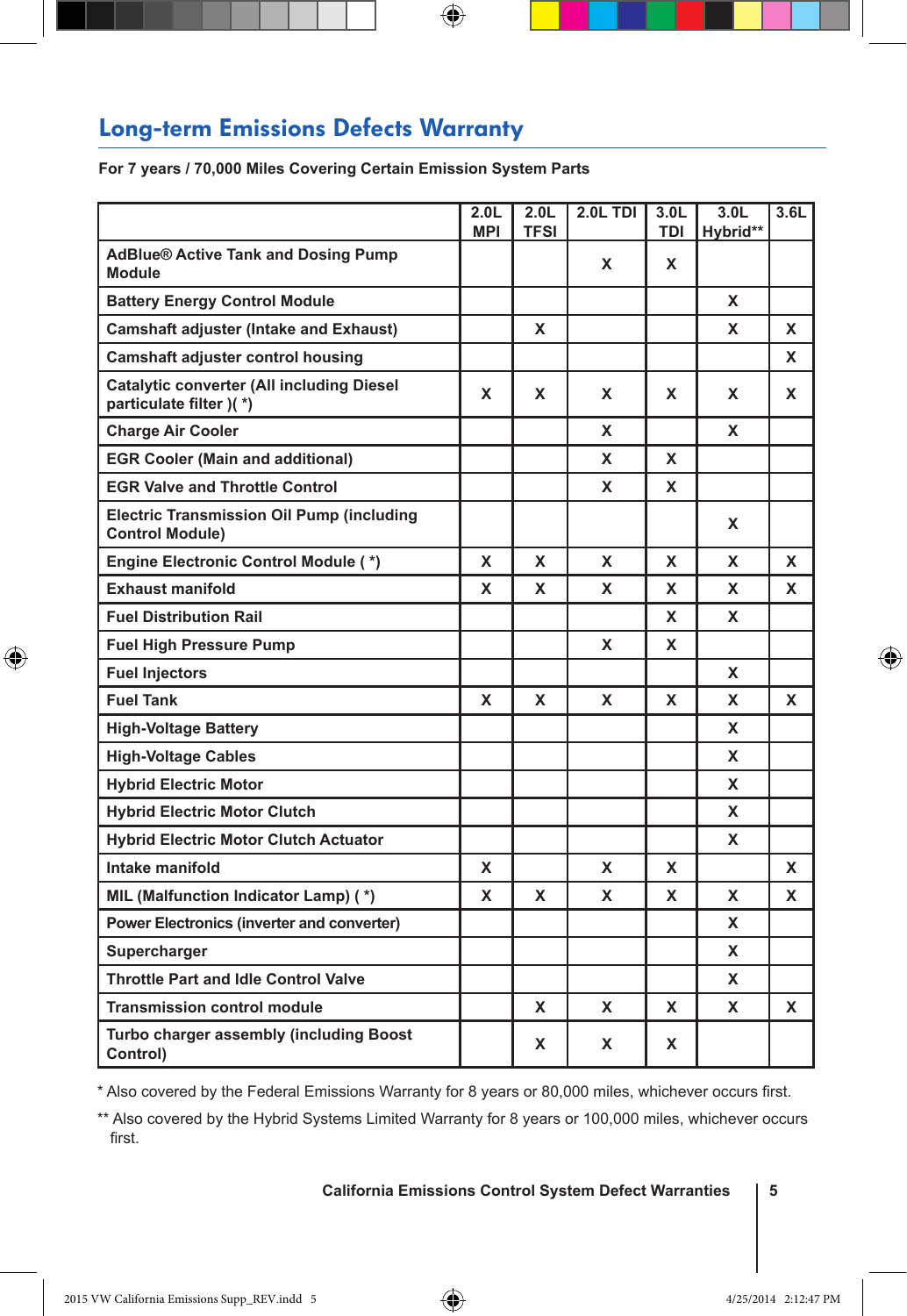### PZEV Models Emissions Defects Warranty

### **For 15 years / 150,000 miles**

Some Volkswagen models may be specially equipped to meet **California Partial Zero Emission Vehicle (PZEV)** requirements, as identified on the Vehicle Emission Control Information Label located under the hood. For these vehicles, Volkswagen of America, Inc., an operating unit of Volkswagen Group of America, Inc. ("Volkswagen"), warrants to the original retail purchaser or original lessee and any subsequent purchaser or lessee that every **model year 2015** Volkswagen vehicle imported by Volkswagen and certified for sale and registered in California:

- was designed, built and equipped so as to conform with all applicable requirements of the California Air Resources Board (California ARB) and
- is free from defects in material and workmanship which cause the vehicle to fail to conform with California ARB requirements, including any defect which would cause the vehicle's on-

board malfunction indicator to illuminate, for 15 years / 150,000 for PZEV models, whichever occurs first.

A warranted part is any part installed on a motor vehicle or motor vehicle engine by the vehicle or engine manufacturer, or installed in a warranty repair, which affects any regulated emission from a motor vehicle or engine which is subject to California emission standards.

The obligation of Volkswagen under this warranty is limited, however, to the following: If within this period a defect in material or workmanship causes the vehicle to fail to conform with California regulations and the vehicle is brought to the workshop of any authorized Volkswagen dealer in the United States, including its territories, the dealer will make repairs as may be required by these regulations free of charge.

These coverages may also be included in the Volkswagen 3 years / 36,000 miles New Vehicle Limited Warranty.

### California Emissions Performance Warranty

California maintains a mandatory Smog Check inspection (a State Inspection and Maintenance program), requiring the emission control system of motor vehicles to be tested at regular intervals.

⊕

If your vehicle fails to pass a Smog Check inspection performed by a Licensed Smog Check inspection station pursuant to the California Smog Check inspection program, any authorized Volkswagen dealer in the United States, including its territories, will perform free of charge any repairs necessary for the vehicle to pass the Smog Check inspection for 3 years or 50,000 miles, whichever occurs first, from the date the vehicle is delivered to either the original purchaser or the original lessee; or if the vehicle is first placed in service as a "demonstrator" or "company" car, on the date such vehicle is first placed in service.

Some Volkswagen models may be specially equipped to meet **California Partial Zero Emission Vehicle (PZEV)** requirements, as identified on the Vehicle Emission Control Information Label located under the hood. For these vehicles, if your Volkswagen fails to pass a Smog Check inspection, any authorized Volkswagen dealer in the United States, including its territories, will perform free of charge any repairs necessary for the vehicle to pass the Smog Check inspection for 15 years or 150,000 miles, whichever occurs first, from the date the vehicle is delivered to either the original purchaser or the original lessee; or if the vehicle is first placed in service as a "demonstrator" or "company" car, on the date such vehicle is first placed in service.

These PERFORMANCE WARRANTY repairs include diagnosis, parts, and labor.

**6 California Emissions Control System Defect Warranties**

▶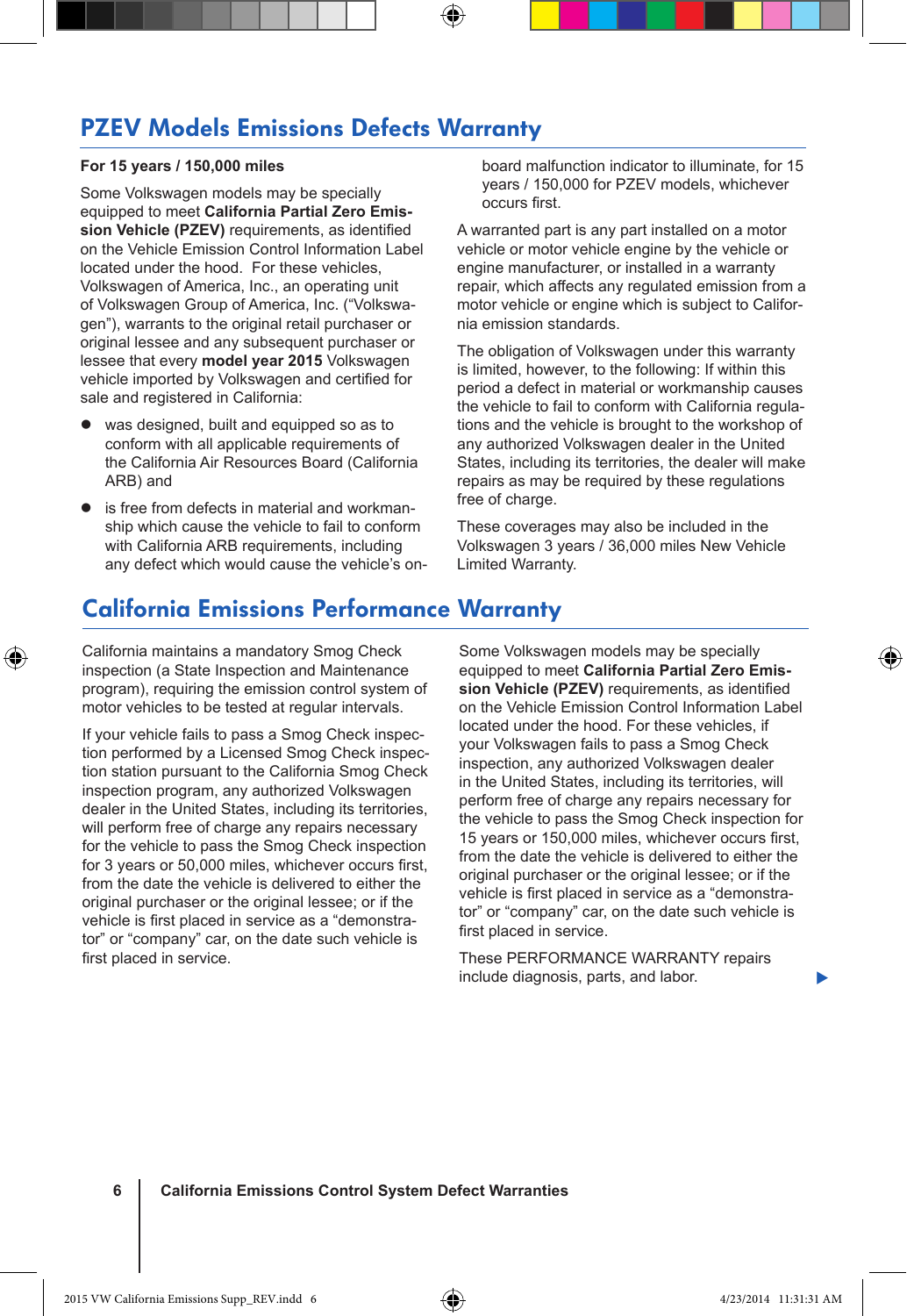### Performance Warranty Claim Approval

You may raise a claim under this warranty immediately after your vehicle has failed a Smog Check inspection if, as a result of that failure, you are required by law to repair the vehicle to avoid imposition of a penalty or cancellation of your right to use the vehicle. You need not actually suffer the loss or lose the right to use your vehicle or pay for the repair before presenting your claim.

Claims may be presented only by bringing your vehicle to any authorized Volkswagen dealer in the United States, including its territories. The dealer will honor or deny your claim within a reasonable time, not to exceed thirty (30) days, from the time at which your vehicle is presented for repair or within any time period specified by local, state or Federal law, whichever is shorter, except when a delay is caused by events not attributable to Volkswagen or the dealer. If the dealer denies your claim, you will be notified in writing of the reasons for rejecting the claim. If you do not receive notice of denial of your claim within the above time period, Volkswagen is required by law to honor the claim.

Under certain circumstances, your claim may be denied because you have failed to comply with instructions for scheduled maintenance contained in the Maintenance section of the model year 2015 USA Warranty and Maintenance Booklet. In determining whether you have complied with the instructions for scheduled maintenance and proper use, Volkswagen may require you to furnish proof of compliance only with those maintenance instructions which Volkswagen has reason to believe were not performed and which could be the cause of the Smog Check inspection failure.

Volkswagen may deny an emission performance warranty claim on the basis that a non-EPA certified replacement part was used in the maintenance or repair of the vehicle if Volkswagen can prove that the non-certified part is either defective in materials or workmanship, or not equivalent from an emission standpoint to the original part, and you are not able to offer information that the part is either not defective or equivalent to the original part with respect to its emission performance.

Volkswagen will not deny a claim relating to:

- Warranty work or pre-delivery service performed by an authorized Volkswagen dealer
- Work performed in an emergency to rectify an unsafe condition attributable to Volkswagen, provided you have taken steps in a timely manner to put the vehicle back into a conforming condition
- The use of an uncertified part or to noncompliance with the instructions for proper maintenance and use, which is not related to the Smog Check inspection failure

### Additional Information About Your California Emissions Warranties

#### **Warranty period**

⊕

The warranty period begins on the date the vehicle is delivered to either the original purchaser or the original lessee; or if the vehicle is first placed in service as a "demonstrator" or "company" car, on the date such vehicle is first placed in service.

#### **Proper maintenance and use**

Instructions for proper maintenance are contained in the Maintenance section of the model year 2015 USA Warranty and Maintenance Booklet. Time and mileage intervals at which maintenance is to be performed, may vary from model to model.

Volkswagen recommends you keep a record of scheduled maintenance performed by having the Maintenance section of the model year 2015 USA Warranty and Maintenance Booklet validated at the approximate time or mileage intervals by

an authorized Volkswagen dealer, and that you provide these records to the new owner whenever you sell the vehicle.

Failure to maintain your vehicle according to the instructions for proper maintenance may cause the vehicle to exceed applicable emissions standards and could result in denial of warranty coverage. However, Volkswagen will not deny a warranty claim solely on the basis of your failure to maintain the vehicle according to the instructions or failure to keep a record of maintenance.

Instructions for proper use of the vehicle are contained in your Volkswagen Owner's Manual.

#### **Use of Volkswagen Genuine Parts**

Volkswagen recommends that Volkswagen Genuine Parts be used as replacement parts for the maintenance, repair or replacement of emission

**California Emissions Control System Defect Warranties 7**

▶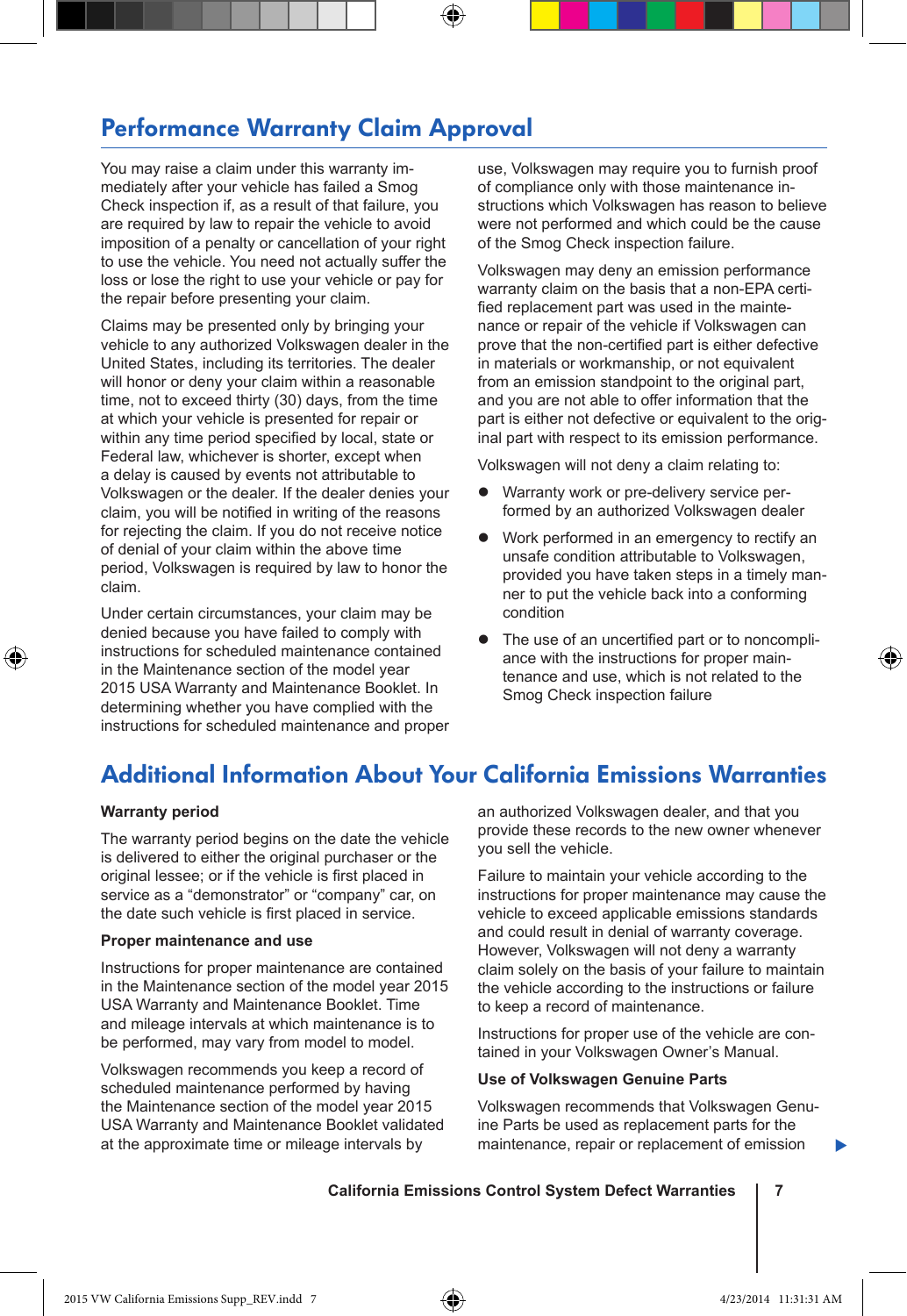control systems. Use of replacement parts which are not equivalent to Volkswagen Genuine Parts in emission performance and durability may impair the effectiveness of emission control systems. Although use of parts other than Volkswagen Genuine Parts does not invalidate these warranties, Volkswagen assumes no liability under these warranties for failure of such parts and damage to other parts caused by such failure.

### **Maintenance and repairs performed by independent service shops**

Without invalidating these warranties, you may choose to have maintenance, repair or replacement of emission control components performed by any automotive service establishment or individual qualified to perform such services. However, the cost of such services is not covered by these warranties except in emergencies. If the independent service establishment finds a warrantable defect, you may deliver the vehicle to an authorized Volkswagen dealer and have the defect corrected free of charge. **Volkswagen will not be liable for any expenses which you have incurred at the independent service establishment, except for emergency repairs.** See "Emergency Repairs" for further details.

### **Parts not scheduled for inspection or replacement**

Any part, which is not scheduled for inspection or replacement at maintenance intervals specified in the Maintenance section of the model year 2015 USA Warranty and Maintenance Booklet, is covered by this warranty for the full warranty period. Any such parts repaired or replaced under warranty are warranted for the remaining warranty period.

### **Scheduled part inspection or replacement**

A part scheduled only for inspection in accordance with Volkswagen's instructions or required scheduled maintenance is covered for the duration of these warranties.

A part installed in accordance with Volkswagen's instructions or required scheduled maintenance is warranted until the next scheduled replacement interval for the duration of these warranties.

#### **Damage to non-warranty parts**

If failure of a warranted part causes damage to a part not covered by warranty, the non-warranted part will also be replaced free of charge.

#### **Emergency repairs**

Emergency repairs performed by a non-Volkswagen service facility will be reimbursed if the repair work was needed and correctly performed, and it was impossible or unreasonable under the circumstances to tow or drive your Volkswagen to the nearest authorized Volkswagen dealer. The maximum reimbursement allowable is an amount equal to the cost if your authorized Volkswagen dealer had completed the repair(s). Reimbursement will be considered when you submit all of the following items to your authorized Volkswagen dealer:

- A statement explaining the circumstances that prevented you from getting to an authorized Volkswagen dealer
- $\bullet$  Paid receipt(s)
- Repair order(s)
- Part(s) removed from your Volkswagen

### **Damage caused by tampering, use of improper fuel, abuse, neglect and improper maintenance**

These warranties do not cover any damage to the vehicle caused by tampering with emission controls, use of fuel containing lead, or fuel not meeting the specifications set forth in the Owner's Manual, and abuse, neglect or improper maintenance of the vehicle. Diagnosis and repair of such damage are at the expense of the owner.

#### **Implied warranties**

**Any implied warranty, including any warranty of merchantability or warranty of fitness for a particular purpose, is limited in duration to the stated period of these written warranties.**

**Incidental and consequential damages**

**These warranties do not cover any incidental or consequential damages, such as loss of resale value, lost profits or earnings, and outof-pocket expenses for substitute transportation or lodging.**

Some states do not allow the exclusion or limitation of incidental or consequential damages, so this limitation or exclusion may not apply to you.

**In the event you have not received the services promised in these warranties, please follow the procedures described in the model year 2015 USA Warranty and Maintenance Booklet.**

### **8 California Emissions Control System Defect Warranties**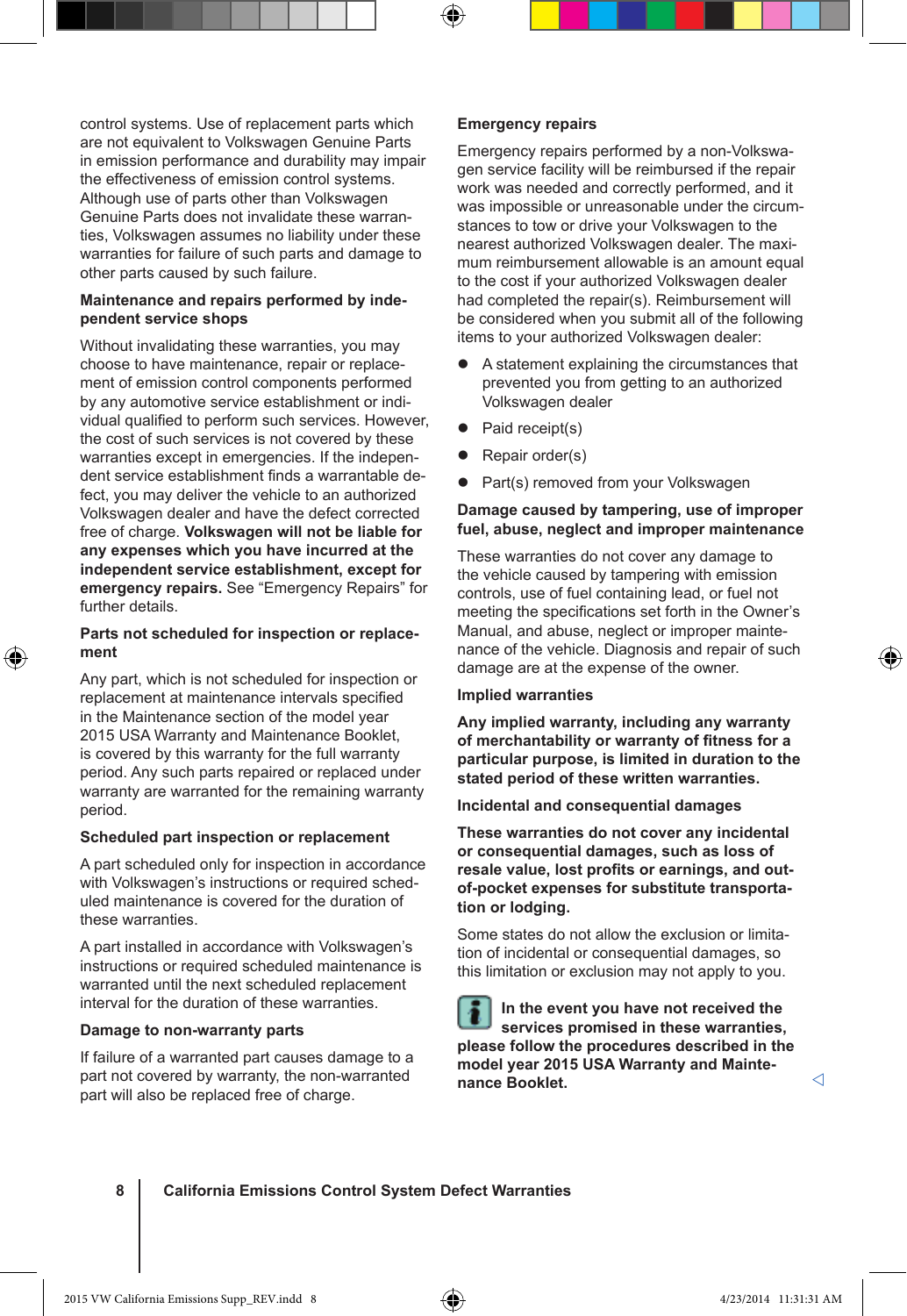# Consumer Protection Information

⊕

### BBB AUTO LINE Dispute Resolution

### Informal dispute mechanism

If your authorized Volkswagen dealer or Volkswagen Customer CARE Advocate has been unable to satisfactorily address your concern, Volkswagen offers additional assistance through BBB AUTO LINE, a dispute resolution program administered by the Council of Better Business Bureaus.

The BBB AUTO LINE program is free of charge to you but there are some vehicle age and mileage limitations, so please call BBB AUTO LINE for more details:

#### Tel.: **1 (800) 955-5100**

If you call BBB AUTO LINE, please be prepared to provide the following information:

- Your name and address
- The Vehicle Identification Number (VIN)
- The make, model, and model year of your vehicle
- The delivery date and current mileage of your vehicle
- A description of the concern with your vehicle

The BBB AUTO LINE program consists of two parts: mediation and arbitration. Mediation means that BBB staff will facilitate negotiations between the parties in an effort to bring your claim to a

mutually acceptable resolution. If you do not agree with the mediated solution, you may request an arbitration hearing.

Arbitration is a process by which an impartial person makes a decision on your claim. The arbitrators are not connected with the automobile industry and serve on a voluntary basis. You may attend the hearing in person, bring witnesses, and give supporting evidence. Instead of appearing in person, you may request a written or even a telephone arbitration hearing. The BBB shall make every effort to obtain a final resolution of your claim within 5 business days of the hearing (that is, within 40 days of when your claim was filed), unless state or Federal law provides otherwise. You then have the opportunity to accept or reject the decision.

- If you accept the decision, the manufacturer will be bound by the decision and will be required to fulfill its obligation within the timeframe specified by the arbitrator.
- If you reject the decision, you are free to pursue other legal remedies available under state or federal law, and the manufacturer will not be required to comply with any part of the decision.

### State-Specific Warranty Enforcement Laws

### Local laws

⊕

Each state has enacted warranty enforcement laws (commonly referred to as "lemon laws" that permit owners to obtain a replacement vehicle or a refund of the purchase price under certain circumstances. Although the provisions of these laws vary from state to state, their intent is to provide owners with certain rights if they experience significant service-related difficulties with their new vehicle.

**IMPORTANT NOTICE:** To the extent allowed by each state's law, Volkswagen requires that the owner first send written notification to Volkswagen explaining the nonconformity that the owner

has experienced with the vehicle, and to allow Volkswagen the opportunity to make any needed repairs before the owner pursues other remedies provided by that states law (in all other states where not specifically required by state law. Volkswagen requests that the owner provide the written notification). The owner should send written notification to:

**Volkswagen of America, Inc. Volkswagen Customer Care 3800 Hamlin Road Auburn Hills, MI 48326**

**Consumer Protection Information | 9**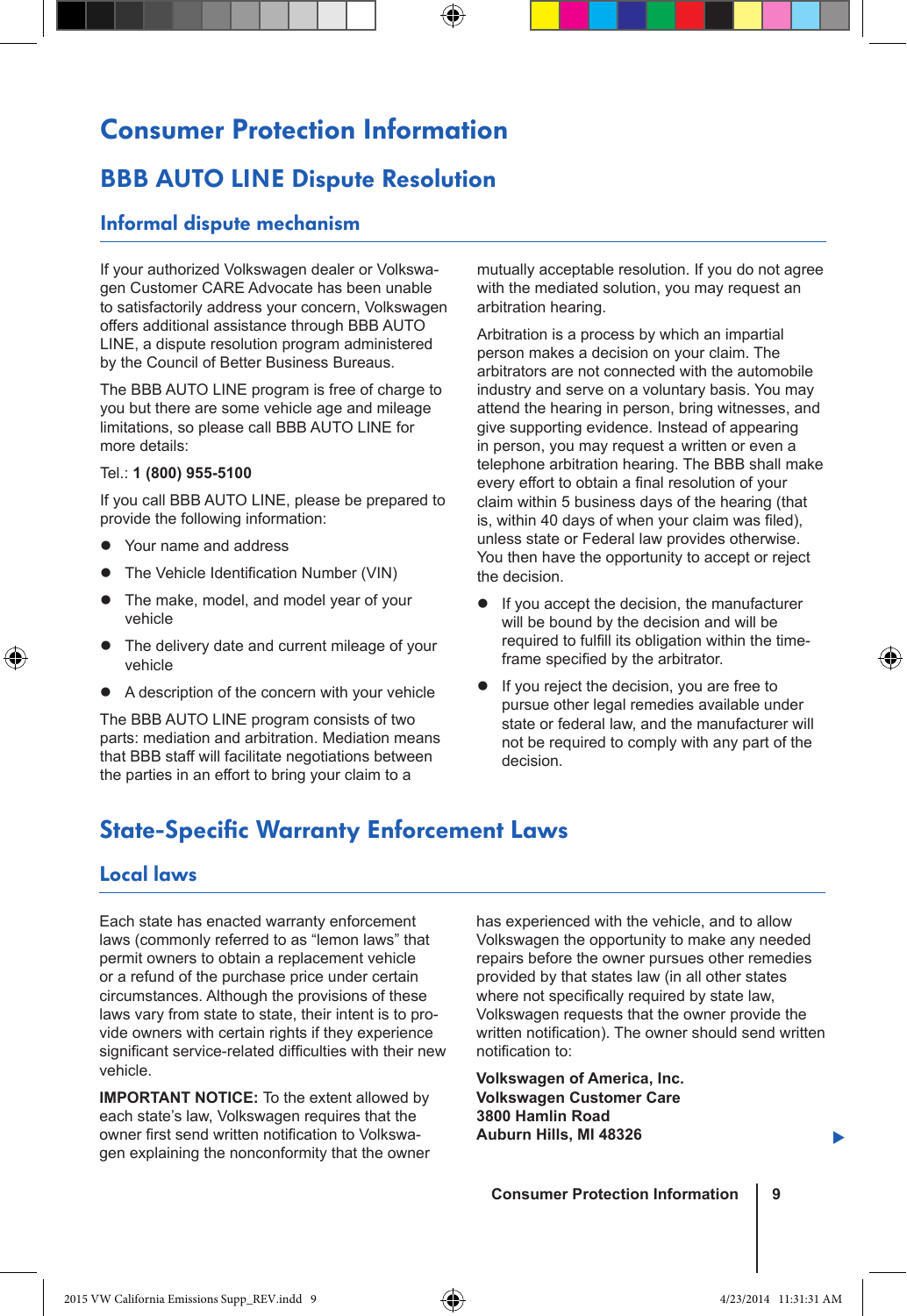**IMPORTANT NOTICE:** Depending on the state's law, the owner may also be required to submit their complaint to BBB AUTO LINE before seeking other remedies. Please refer to the information under the title "Informal dispute mechanism" in this booklet for more information about the BBB AUTO LINE dispute resolution program.

Because each state has enacted specific provisions as part of its lemon law, owners are advised to research and follow the laws in their state.

### NOTICE TO CALIFORNIA PURCHASERS

Volkswagen participates in BBB AUTO LINE, a mediation/arbitration program administered by the Council of Better Business Bureaus (3033 Wilson Blvd., Suite 600, Arlington, VA 22201). BBB AUTO LINE and Volkswagen have been certified by the Arbitration Certification Program of the California Department of Consumer Affairs.

If you have a problem arising under a Volkswagen written warranty, we request that you bring it to our attention. If we are unable to resolve it, you may file a claim with BBB AUTO LINE. Claims must be filed with BBB AUTO LINE within six (6) months after the expiration of the warranty.

To file a claim with BBB AUTO LINE, call:

#### Tel.: **1 (800) 955-5100**

⊕

There is no charge for the call.

In order to file a claim with BBB AUTO LINE, you will have to provide your name and address, the brand name and Vehicle Identification Number (VIN) of your vehicle, and a statement of the nature of your problem or complaint. You will also be asked to provide: the approximate date of your acquisition of the vehicle, the vehicle's current mileage, the approximate date and mileage at the time any problem(s) were first brought to the attention of Volkswagen or one of our dealers, and a statement of the relief you are seeking.

BBB AUTO LINE staff may try to help resolve your dispute through mediation. If mediation is not successful, or if you do not wish to participate in mediation, claims within the program's jurisdiction may be presented to an arbitrator at an informal hearing. The arbitrator's decision should ordinarily be issued within 40 days from the time your complaint is filed; there may be a delay of 7 days if you did not first contact Volkswagen about your problem, or a delay of up to 30 days if the arbitrator requests an inspection/report by an impartial technical expert or further investigation and report by BBB AUTO LINE.

You are required to use BBB AUTO LINE before asserting in court any rights or remedies conferred by California Civil Code Section 1793.22. You are not required to use BBB AUTO LINE before pursuing rights and remedies under any other state or Federal law.

California Civil Code Section 1793.2(d) requires that, if Volkswagen or its representative is unable to repair a new motor vehicle to conform to the vehicle's applicable express warranty after a reasonable number of attempts, Volkswagen may be required to replace or repurchase the vehicle. California Civil Code Section 1793.22(b) creates a presumption that Volkswagen has had a reasonable number of attempts to conform the vehicle to its applicable express warranties if, within 18 months from delivery to the buyer or 18,000 miles on the vehicle's odometer, whichever occurs first, one or more of the following occurs:

- The same nonconformity (a failure to conform to the written warranty that substantially impairs the use, value, or safety of the vehicle) results in a condition that is likely to cause death or serious bodily injury if the vehicle is driven AND the nonconformity has been subject to repair two or more times by Volkswagen or its agents AND the buyer or lessee has directly notified Volkswagen of the need for the repair of the nonconformity; OR
- The same nonconformity has been subject to repair 4 or more times by Volkswagen or its agents AND the buyer has notified Volkswagen of the need for the repair of the nonconformity; OR
- The vehicle is out of service by reason of the repair of non-conformities by Volkswagen or its agents for a cumulative total of more than 30 calendar days after delivery of the vehicle to the buyer.

**10 Consumer Protection Information**

▶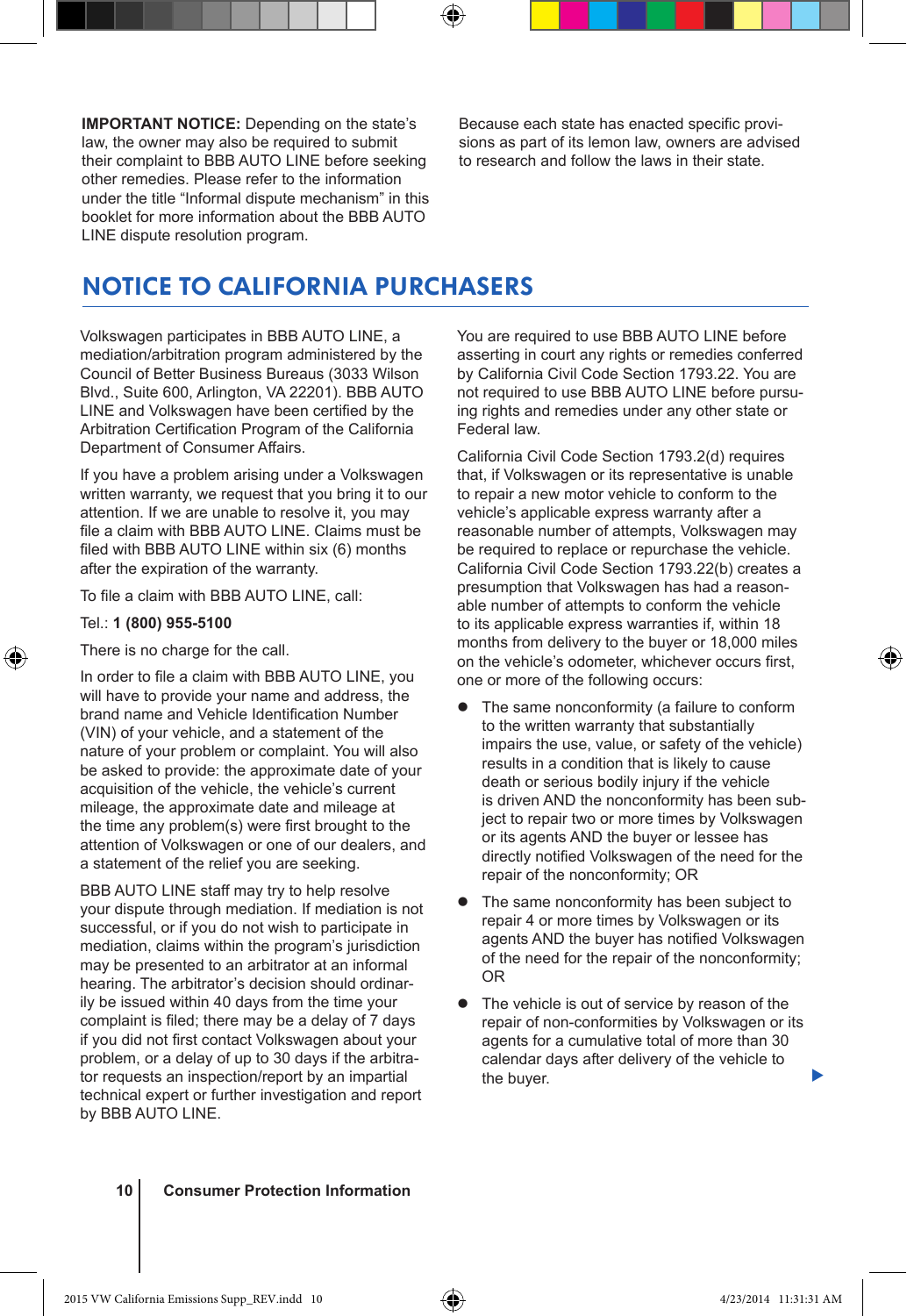NOTICE TO VOLKSWAGEN AS REQUIRED BY THIS SECTION SHALL BE SENT TO THE FOL-LOWING ADDRESS:

⊕

### **Volkswagen of America, Inc. Volkswagen Customer CARE Center 3800 Hamlin Road Auburn Hills, MI 48326**

The following remedies may be sought in BBB AUTO LINE: repairs, reimbursement for money paid to repair a vehicle or other expenses incurred as a result of a vehicle nonconformity, repurchase or replacement of your vehicle, and compensation for damages and remedies available under Volkswagen's written warranty or applicable law.

The following remedies may not be sought in BBB AUTO LINE: punitive or multiple damages, attorney fees, or consequential damages other

⊕

than as provided in California Civil Code Section 1794(a) and (b).

You may reject the decision issued by a BBB AUTO LINE arbitrator. If you reject the decision, you will be free to pursue further legal action. The arbitrator's decision and any findings will be admissible in a court action.

If you accept the arbitrator's decision, Volkswagen will be bound by the decision, and will comply with the decision within a reasonable time not to exceed 30 days after we receive notice of your acceptance of the decision.

Please call BBB AUTO LINE for further details about the program.